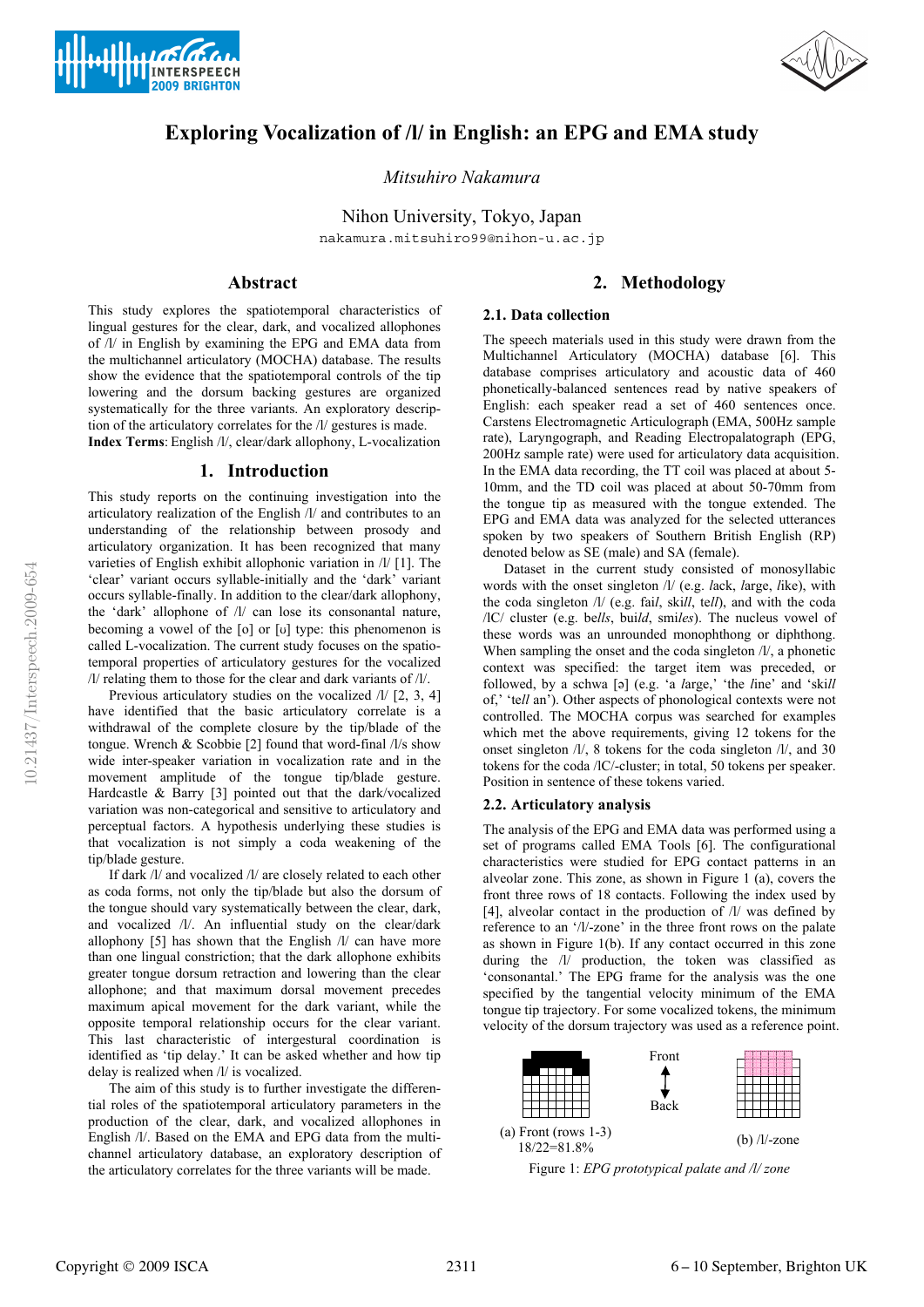

Figure 2: *Examples of the landmark events identified in the EMA data analysis (speaker SE)*

Figure 2 shows the EMA recording of the tongue tip (TT) coil, the tongue dorsum (TD) coil, and the tangential velocity in the production of 'large' and 'pill.' Using the EMA Tools, time and position associated with an /l/ constriction were defined by the tangential velocity minimum of the TT coil and that of the TD coil (the red and blue line in Figure 2 respectively). For analyzing the spatial characteristics at the point of the articulators' minimum velocity, coordinate measurements in the horizontal and vertical dimensions were taken to specify the *constriction peak* of the tongue tip and dorsum: these are specified as the distance from the upperincisor reference coil. For studying the temporal characteristics, the times of the minimum velocity of the TT and TD coils were used to calculate the timing relation, 'tip delay.' Following Sproat & Fujimura [5], *tip delay* in this study was defined as follows: [Tip Delay] = time (TT velocity minimum) − time (TD velocity minimum). Comparable TT and TD data was obtained from the majority of vocalized /l/ tokens which lack EPG contact. In cases with no clear TT minimum, the TD velocity minimum point was used as a reference.

Statistical comparisons were made by one- and two-way ANOVAS with Spyotvoll/Stoline post-hoc test (p<0.05). Only the main effects (speakers and three variants of /l/) were considered in this study. The statistical relationship between the variables was inferred from the results of the post-hoc test. The data collection was not controlled for the types of nuclear vowels, so their effects were not investigated.

## **3. Results**

#### **3.1. EPG analysis**

In this analysis, vocalization and the configurational characteristics were examined. On the basis of the EPG data for all tokens, decisions were made as to whether the target /l/ was produced with alveolar contact (i.e. consonantal) or without it (i.e. vocalized), with reference to the /l/-zone index in Figure 1(b). The number of tokens for each subject is summarized in Table 1.

The distribution of consonantal and vocalized /l/ tokens



Figure 3: *EPG contact patterns*  black=100-80%; grey=79-50%; dotted=49-20%; blank=29-0%

shows that vocalization of the dark /l/ is typical of the wordfinal coda /lC/ clusters. They are composed of /l/ plus a dental [θ] (e.g. wea*l*th), one of the alveolars [t, d, s, z] (e.g. fe*l*t, spi*ll*ed, e*l*se, fi*l*es), one of the labials [p, f, m] (e.g. he*l*p, Ra*l*ph, fi*l*m), or a velar [k] (e.g. mi*l*k). In contrast, vocalization is less predictable in the word-final coda singleton /l/: only two instances were found for SA. This occurrence is compatible with the finding by [4]: word-final /l/ contact is onset-like before vowel-initial words.

Table 1. *Number of tokens for each speaker*

| Tuble 1. Transfer of tonens for each speaker |             |       |                                             |    |
|----------------------------------------------|-------------|-------|---------------------------------------------|----|
|                                              |             | Onset | Coda                                        |    |
|                                              |             |       | singleton $\frac{1}{\sqrt{C}}$ /IC/ cluster |    |
| <b>SE</b>                                    | Consonantal |       |                                             |    |
|                                              | Vocalized   |       |                                             | 28 |
| SА                                           | Consonantal |       |                                             |    |
|                                              | Vocalized   |       |                                             | 79 |

For the purpose of comparison, the following EPG and EMA analyses were conducted for only the consonantal tokens in the onset and coda singleton /l/ groups and the vocalized tokens in the coda /lC/-cluster group. These groups are referred to as the onset /l/, the coda /l/, and the vocalized /l/ respectively in the rest of this study. Thus, the total number of tokens is 48 for SE and 46 for SA.

Figure 3 shows EPG contact patterns averaged separately for the onset, the coda, and the vocalized /l/ tokens. There are noticeable differences in the front region between the speakers: apical (SA) and apico-laminal (SE) realization. Figure 4 indicates the percentage values of contact in rows 1-3 for the onset /l/ and the coda /l/. The two-way ANOVA results demonstrate significant differences for the speakers  $[F(1,34)$ = 17.93, p<0.01] (SE>SA) and for the two variants  $[F(1,34)=$ 9.65, p<0.01] (onset  $\frac{1}{\infty}$  coda  $\frac{1}{\infty}$ ). The smaller amount of contact in the coda /l/ can be considered as syllable-final weakening. Also, there are differences in the amount of contact in the posterior region. This observation is compatible with that reported by an MRI study [8]: the tongue contact for the laminal /l/ extended laterally through the midpalatal region.



Figure 4: *Percentage of contact in the front region* Error bars indicate  $\pm 1$  standard deviation.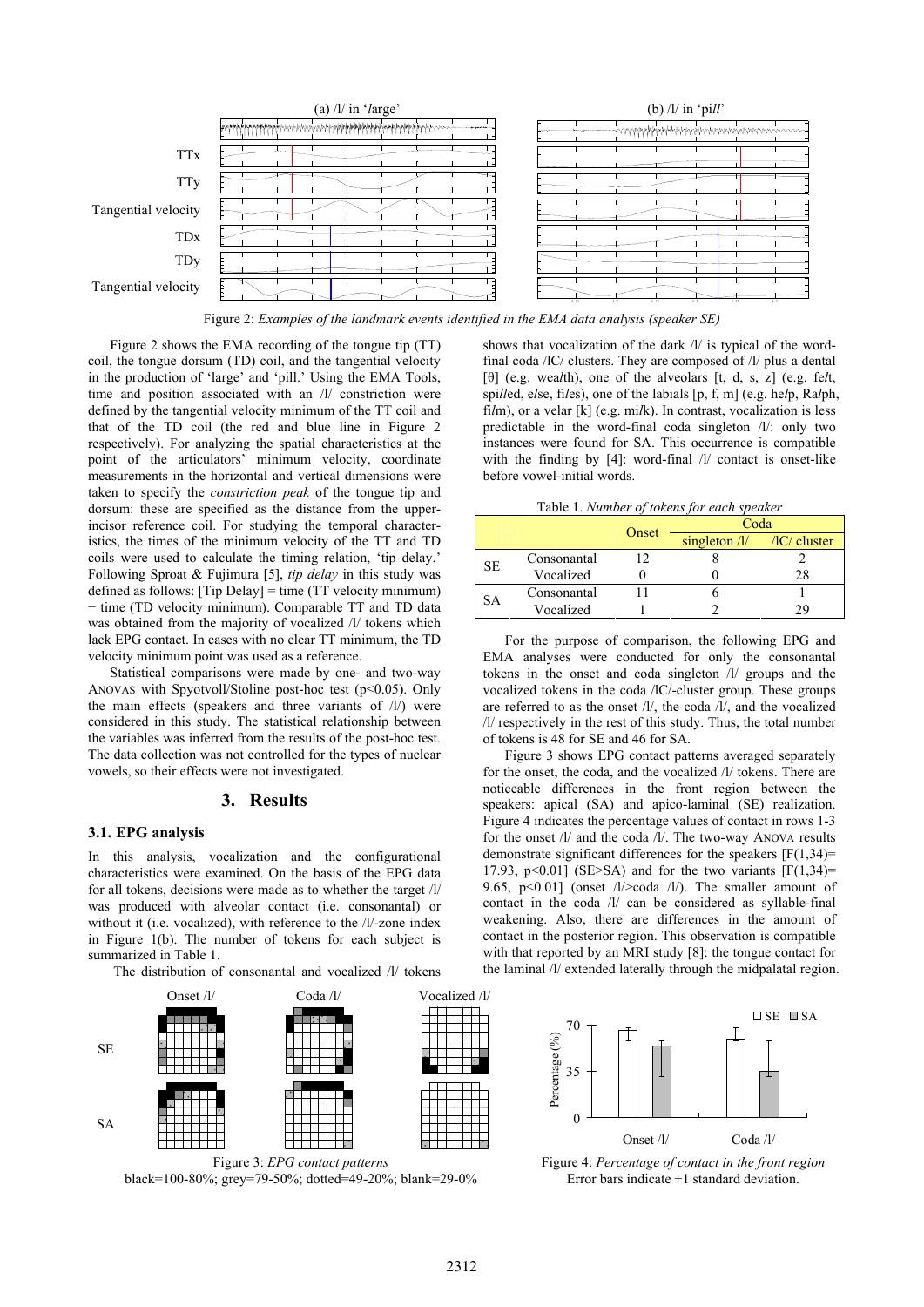

Error bars indicate  $\pm 1$  standard deviation.

## **3.2. EMA analysis**

In this analysis, we examine the spatiotemporal characteristics of the tongue tip and the dorsum gestures for the onset, coda, and vocalized /l/. The constriction peak of TTy and TDx and their relationship, and the temporal index for intergestural coordination, 'tip delay', are also investigated.

#### *3.2.1. Constriction peak of the tongue tip gesture*

Figure 5 above presents the mean TTx/y coordinates of constriction peak for the two speakers. While the positions are different for each speaker, they are not substantially divergent between the onset /l/ and coda /l/ within a speaker. Examination of the horizontal position (TTy) data shows the significant differences for the speakers  $[F(1,90)=75.22]$ ,  $p<0.01$ ] and for the three  $\frac{1}{s}$  [F(2,90)=34.82, p<0.01]; the post-hoc test shows that the vocalized /l/ exhibits the lowest horizontal position of the three: onset /l/=coda /l/>vocalized /l/.

A separate analysis of the TTy position was conducted for the onset and coda /l/ tokens on the one hand, and the vocalized /l/ tokens on the other. For the onset and coda tokens, a significant effect was found for the speakers [F(1,34)  $=36.97$ , p<0.01], SE(-8.3mm) < SA(-6.3 mm) but not for the two variants  $[F(1,34)=0.49, p=0.48]$ , the onset  $1/(-7.3$ mm) = the coda /l/ (-7.6mm). For the vocalized /l/ tokens, a one-way ANOVA showed a significant difference between the speakers  $[F(1,55)=76.80, p<0.01]$ : the TTy position is markedly lower in SE(-16.77) than in SA(-8.74).

#### *3.2.2. Constriction peak of the tongue dorsum gesture*

Figure 6 above shows the mean TDx/y coordinates of constriction peak for the two speakers. Two characteristics are noticeable. One is that the TDx position, which is typically involved in the coda /l/ and vocalized /l/, is significantly different between the speakers  $[F(1,69)=85.42, p<0.01]$ : the TD peak is more posterior for SE (51.0mm) than for SA (46.2mm) in a pooled context of the two variants. The other characteristic is the changing direction of the dorsum position



for the vocalized /l/. SE shows a more *posterior* position for the vocalized /l/ (51.5mm) than the coda /l/ (49.08mm), and SA shows a *lower* location for the vocalized /l/ (-7.4mm) than for the coda /l/ (-5.2mm). To examine the significance of these differences, a one-way ANOVA was conducted for the TDx data of SE and for the TDy data of SA. It was found that the peak positions were significantly different for SE  $[F(1,34)=6.79, p=0.013]$  but not for SA  $[F(1,33)=2.51,$ p=0.12]. This characteristic becomes more explicit if it is related to the tongue tip activities.

Figure 7 below plots the constriction peak of TTy relative the constriction peak of TDx. For SE, the coda  $\frac{1}{a}$  and vocalized /l/ tokens constitute separate groups, whereas for SA, the tokens overlap completely. A reasonable interpretation of these distributions is that there are different strategies for the vocalization of /l/, the choice of which depends on the speaker. Relative to the TT and TD gestures involved in the coda /l/, SA produces the vocalized /l/ primarily by lowering the tongue tip, whereas both tip lowering and dorsum backing are involved in SE's production of the vocalized /l/.

#### *3.2.3. Intergestural coordination: tip delay*

Figure 8 below reveals the mean values of tip delay for the onset, coda, and vocalized /l/ averaged for the two speakers. The general pattern of tip delay is not significantly different between the speakers  $[F(1,90)=0.002, p=0.95]$  but varies typically across the three variants  $[F(1,90)=20.38, p<0.01]$ . The value of tip delay is greater for the coda /l/ than for the onset /l/ and the vocalized /l/: the value pooled across the speakers increases in the order of onset  $1/$  (-35.0)<vocalized  $/1/$  (-4.4) < coda  $/1/$  (20.4). The negative value of the onset  $/1/$ means that the constriction peak of the tongue dorsum is reached *after* that of the tongue tip. Conversely, the positive value of the coda /l/ means that the constriction peak of the tongue dorsum is reached *before* that of the tongue tip. Our results confirm those reported by [7]. It must be noted that there are idiosyncratic differences between the two coda forms. For SE, the timing pattern for the vocalized /l/ is distinctly



Figure 7: *TTy constriction peak positions plotted against TDx constriction peak position.* A 95% confidence region is drawn around the data for each variant: **○**=Coda /l/; **□**=Vocalized /l/



Figure 8: *Mean tip delay for the onset, coda, and vocalized /l/* Error bars indicate  $\pm 1$  standard deviation.